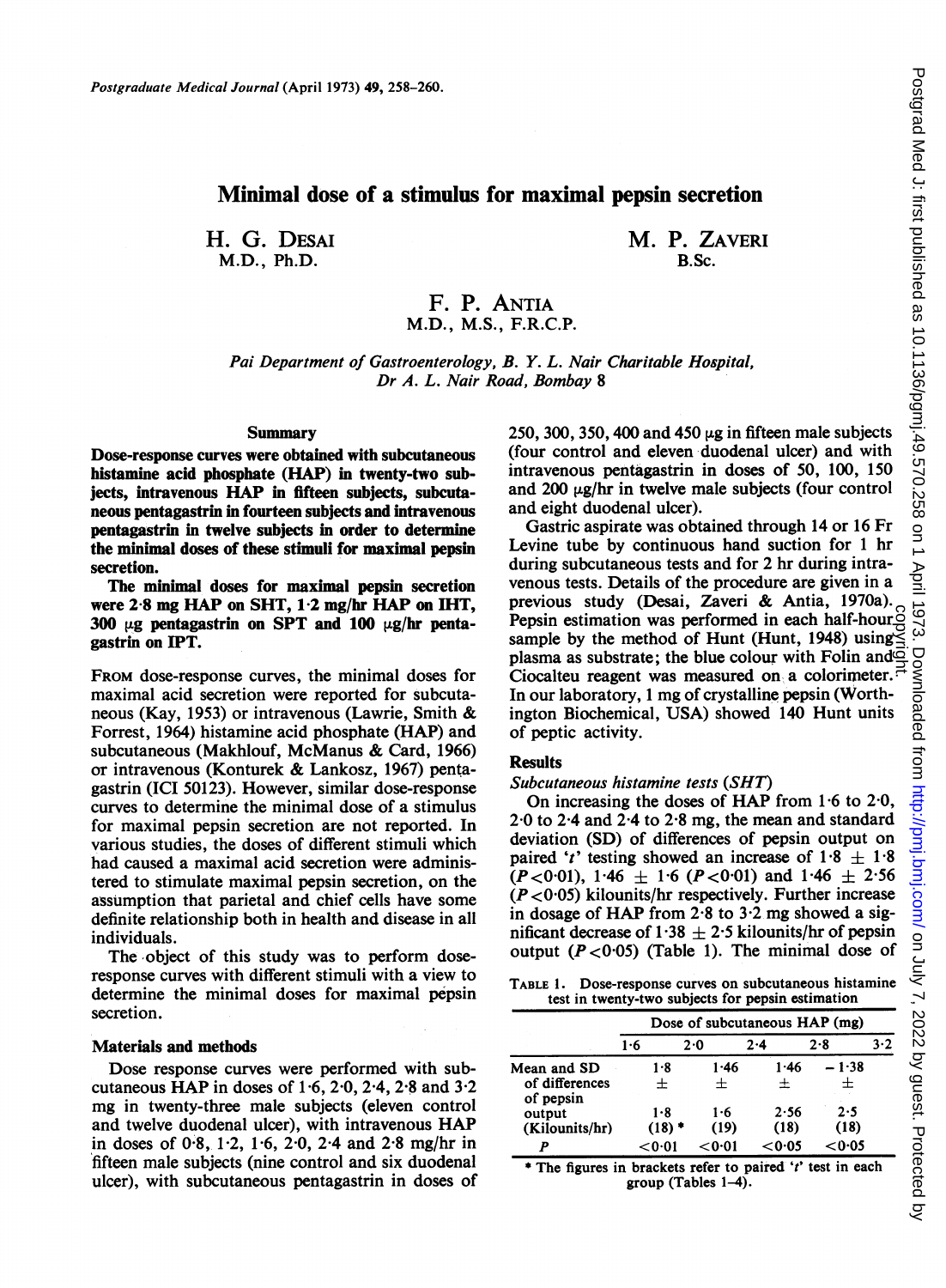subcutaneous HAP for maximal pepsin secretion was  $2.8$  mg. A supramaximal dose of  $3.2$  mg caused a significant reduction of pepsin output.

### Intravenous histamine tests (IHT)

On increasing the doses of intravenous HAP from 0.8 to 1.2, 1.2 to 1.6 and 1.6 to 2.0 mg/hr, the mean and SD of differences of pepsin output on paired 't' testing showed an increase of 2.14  $\pm$  2.76 (P=0.05),  $0.22 \pm 1.95$  (P > 0.05) and  $0.24 \pm 2.27$  (P > 0.05) kilourits/30 min respectively. Further increase in dosage of HAP from 2-0 to 2-4 and 2-4 to 2-8 mg/hr showed a reduction of  $0.61 \pm 1.93$  (P > 0.05) and  $1.23 \pm 1.17$  (P < 0.01) kilounits/30 min respectively (Table 2). The minimal dose of intravenous HAP for maximal pepsin secretion was  $1.2 \text{ mg/hr}$  while a supramaximal dose of 2-8 mg/hr caused a significant reduction of pepsin output.

### Subcutaneous pentagastrin tests (SPT)

On increasing the doses of pentagastrin from 250 to 300 and 300 to 350  $\mu$ g, the mean and SD of differences of pepsin output showed an increase of 2.11  $\pm$  2.77 (P=0.05) and 0.11  $\pm$  4.57 (P>0.05) kilounits/hr respectively. Further increase in dosage from 350 to 400 and 400 to 450  $\mu$ g caused a reduction of pepsin output of  $0.52 \pm 4.28$  (P > 0.05) and 0.58  $\pm$  2.73 (P> 0.05) kilounits/hr respectively (Table 3). The reduction of pepsin output  $(1.94 \pm 5.15 \text{ kilo-}$ units/hr) on increasing the dose from 350 to 450  $\mu$ g

was also not significant  $(P> 0.05)$ . The minimal dose of subcutaneous pentagastrin for maximal pepsin secretion was 300  $\mu$ g.

### Intravenous pentagastrin tests (IPT)

On increasing the doses of pentagastrin from 50 to 100  $\mu$ g/hr and 100 to 150  $\mu$ g/hr, the mean and SD of differences of pepsin output showed a rise of  $0.93$  $\pm$  1.24 (P < 0.05) and 0.63  $\pm$  1.36 (P > 0.05) kilounits/30 min respectively. Further increase of dosage from 150 to 200  $\mu$ g/hr caused a reduction of 0.35  $\pm$  $1.86$  ( $P > 0.05$ ) kilounits/30 min (Table 4). The minimal dose of intravenous pentagastrin for maximal pepsin secretion was  $100 \mu g/hr$ .

## **Discussion**

Dose-response curves for maximal pepsin secretion have been obtained with subcutaneous pentagastrin in two control subjects (Makhlouf et al., 1966) and with intravenous pentagastrin and histamine in three control subjects (Berstad & Patersen, 1971) but the minimal doses for maximal pepsin secretion were not obvious as only a few subjects were studied. In the present study, the minimal doses for maximal pepsin secretion were 2-8 mg HAP on SHT,  $1.2 \text{ mg/hr HAP}$  on IHT,  $300 \mu$ g pentagastrin on SPT and 100  $\mu$ g/hr pentagastrin on IPT. The results showed that the minimal subcutaneous doses for maximal pepsin secretion were identical with these reported for maximal acid secretion (Desai et

| fifteen subjects for pepsin estimation                                     |                                       |                           |                          |                              |                                  |     |  |  |  |  |  |
|----------------------------------------------------------------------------|---------------------------------------|---------------------------|--------------------------|------------------------------|----------------------------------|-----|--|--|--|--|--|
|                                                                            | Dose of intravenous histamine (mg/hr) |                           |                          |                              |                                  |     |  |  |  |  |  |
|                                                                            | 0.8                                   | 1.2                       | 1.6                      | 2.0                          | 2.4                              | 2.8 |  |  |  |  |  |
| Mean and SD<br>of differences<br>of pepsin output<br>(Kilounits/30<br>min) | 2.14<br>士<br>2.76<br>$(8)$ *          | 0.22<br>士<br>1.95<br>(12) | 0.24<br>士<br>2.27<br>(8) | $-0.61$<br>士<br>1.93<br>(10) | $-1.23$<br>士<br>$1 - 17$<br>(11) |     |  |  |  |  |  |
| P                                                                          | $= 0.05$                              | > 0.05                    | > 0.05                   | > 0.05                       | < 0.01                           |     |  |  |  |  |  |

TABLE 2. Dose-response curves on intravenous histamine test in

\* The figures in brackets refer to paired 't' test in each group.

| TABLE 3. Dose-response curves with subcutaneous penta- |  |  |
|--------------------------------------------------------|--|--|
| gastrin in fourteen subjects for pepsin estimation     |  |  |

|                                            |             | Dose of subcutaneous pentagastrin $(\mu g)$ |                |                   |                     |     |  |  |  |  |  |  |  |
|--------------------------------------------|-------------|---------------------------------------------|----------------|-------------------|---------------------|-----|--|--|--|--|--|--|--|
|                                            | 250         | 300                                         |                | 350               | 400                 | 450 |  |  |  |  |  |  |  |
| Mean and SD<br>of differences<br>of pepsin | 2.11<br>土   |                                             | 0.11<br>$\div$ | $-0.52$<br>$\div$ | — 0∙58<br>$\cdot$ + |     |  |  |  |  |  |  |  |
| output<br>(Kilounits/hr)                   | 2.77<br>(9) |                                             | 4.57<br>(10)   | 4.28<br>(12)      | 2.73<br>(9)         |     |  |  |  |  |  |  |  |
| P                                          | $= 0.05$    |                                             | > 0.05         | > 0.05            | >0.05               |     |  |  |  |  |  |  |  |

\* The figures in brackets refer to paired 't' test in each group.

| TABLE 4. | Dose-response curves with intravenous penta-          |  |
|----------|-------------------------------------------------------|--|
|          | gastrin test in twelve subjects for pepsin estimation |  |

|                                                                         | Dose of intravenous pentagastrin<br>$(\mu g/hr)$ |        |                               |                             |  |  |  |  |  |  |
|-------------------------------------------------------------------------|--------------------------------------------------|--------|-------------------------------|-----------------------------|--|--|--|--|--|--|
|                                                                         | 50                                               | 100    | 150                           | 200                         |  |  |  |  |  |  |
| Mean and SD<br>of differences<br>of pepsin output<br>(Kilounits/30 min) | 0.93<br>士<br>1.24<br>$(12)^*$                    |        | 0.63<br>$\pm$<br>1.36<br>(11) | - 0-35<br>士<br>1.86<br>(10) |  |  |  |  |  |  |
| P                                                                       | < 0.05                                           | > 0.05 |                               | >0.05                       |  |  |  |  |  |  |

\* The figures in brackets refer to paired ' $t$ ' test in each group.